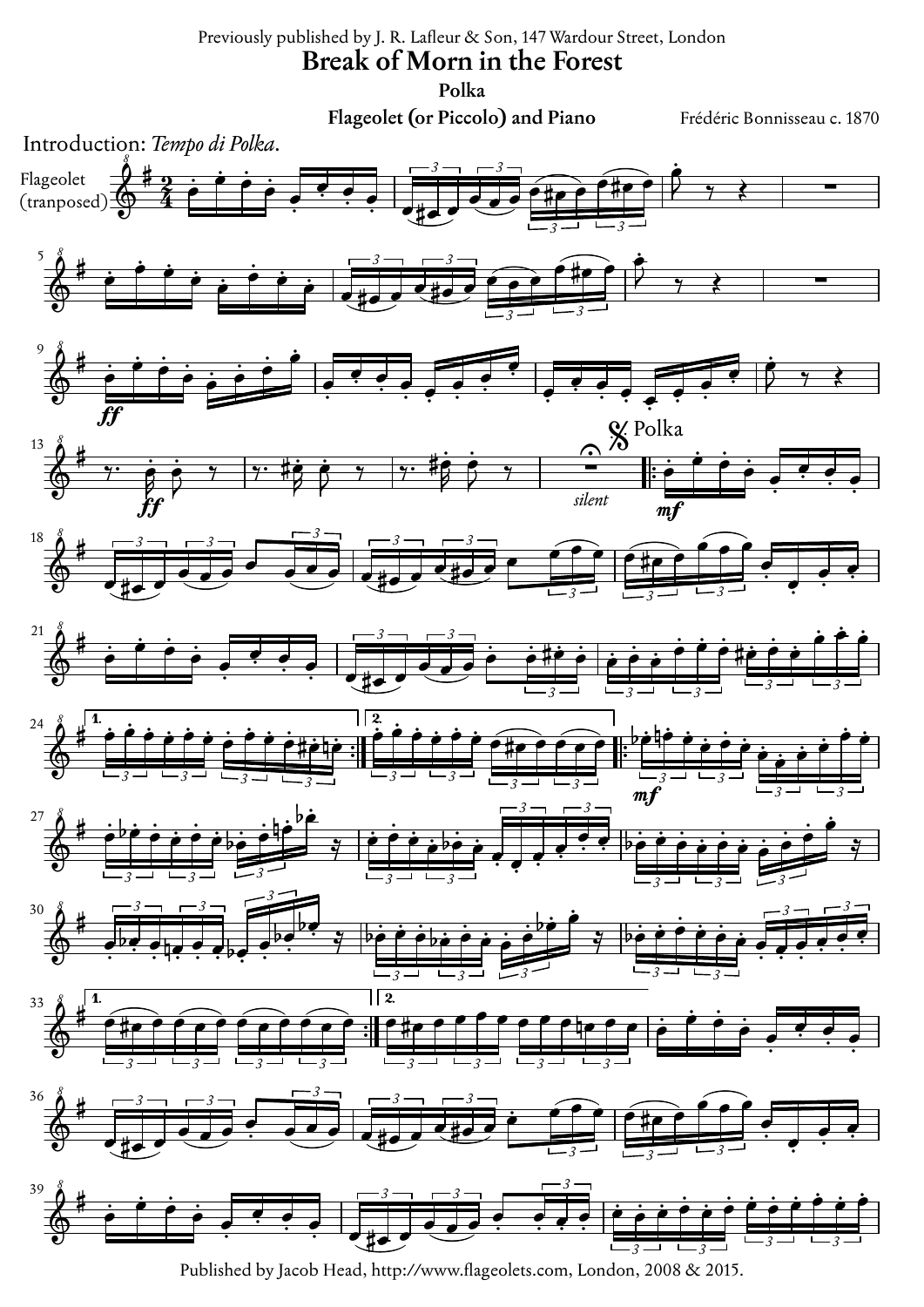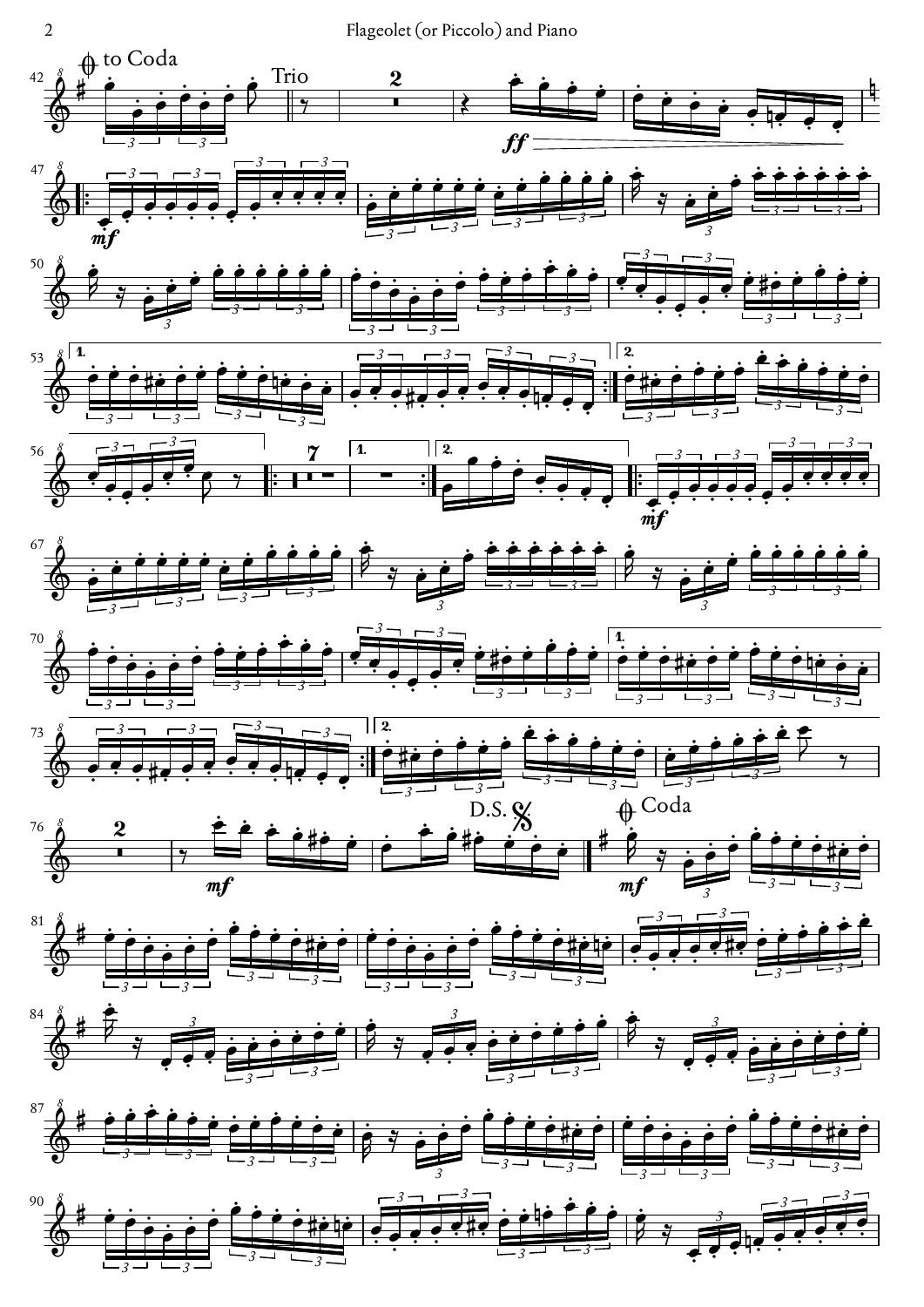Flageolet (or Piccolo) and Piano



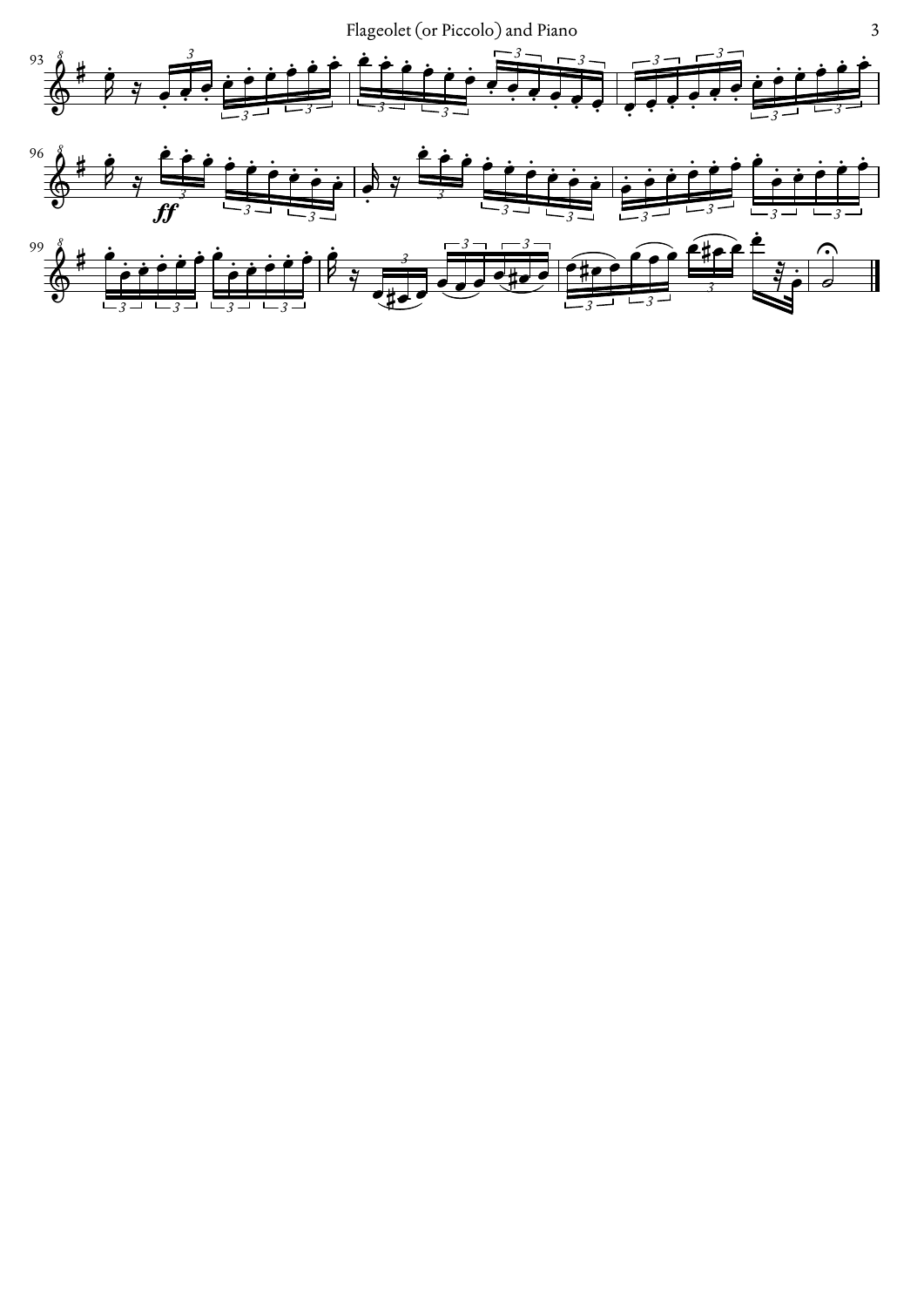**Polka**

**Flageolet (or Piccolo) and Piano** Frédéric Bonnisseau c. 1870



Published by Jacob Head, http://www.flageolets.com, London, 2008 & 2015.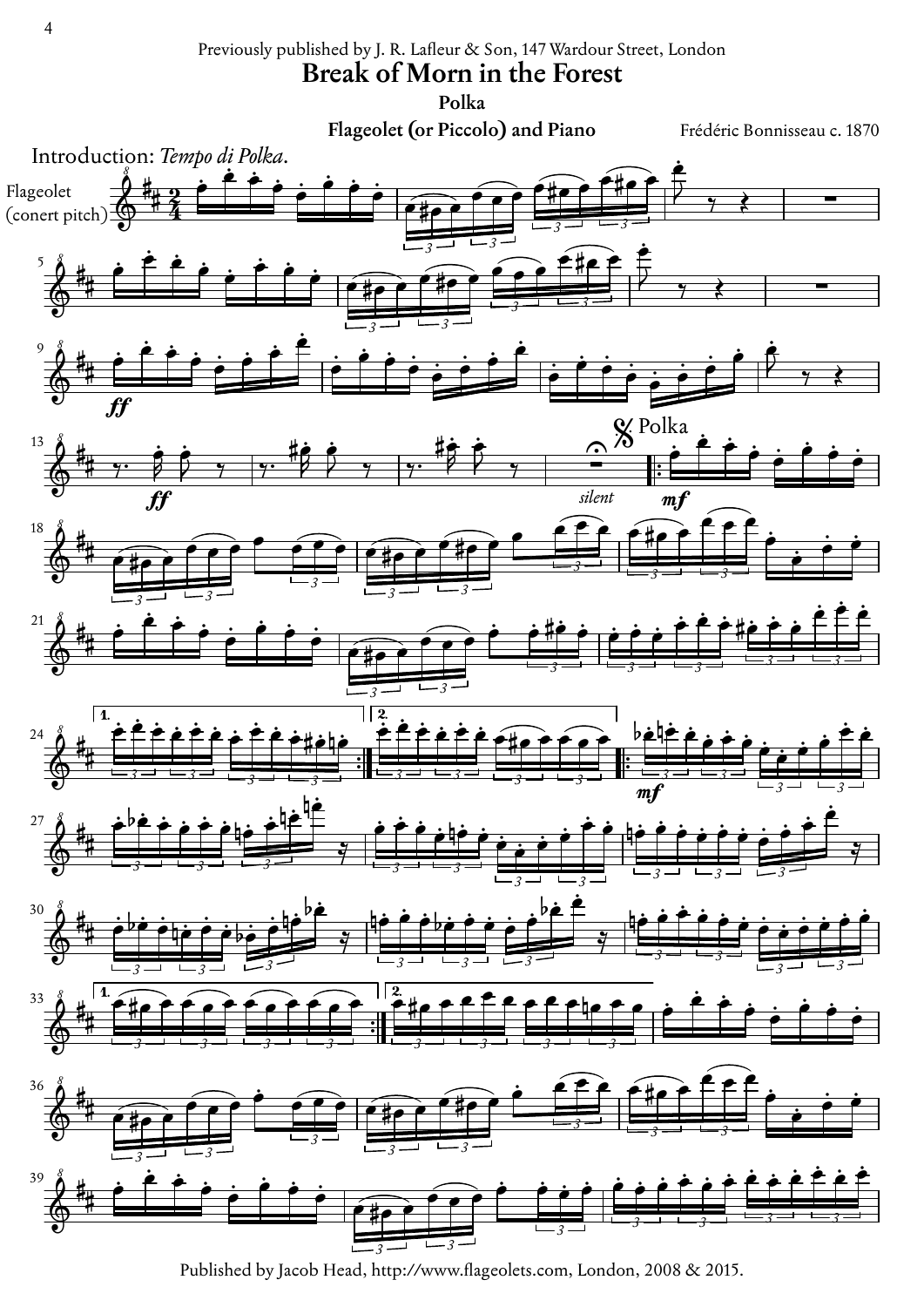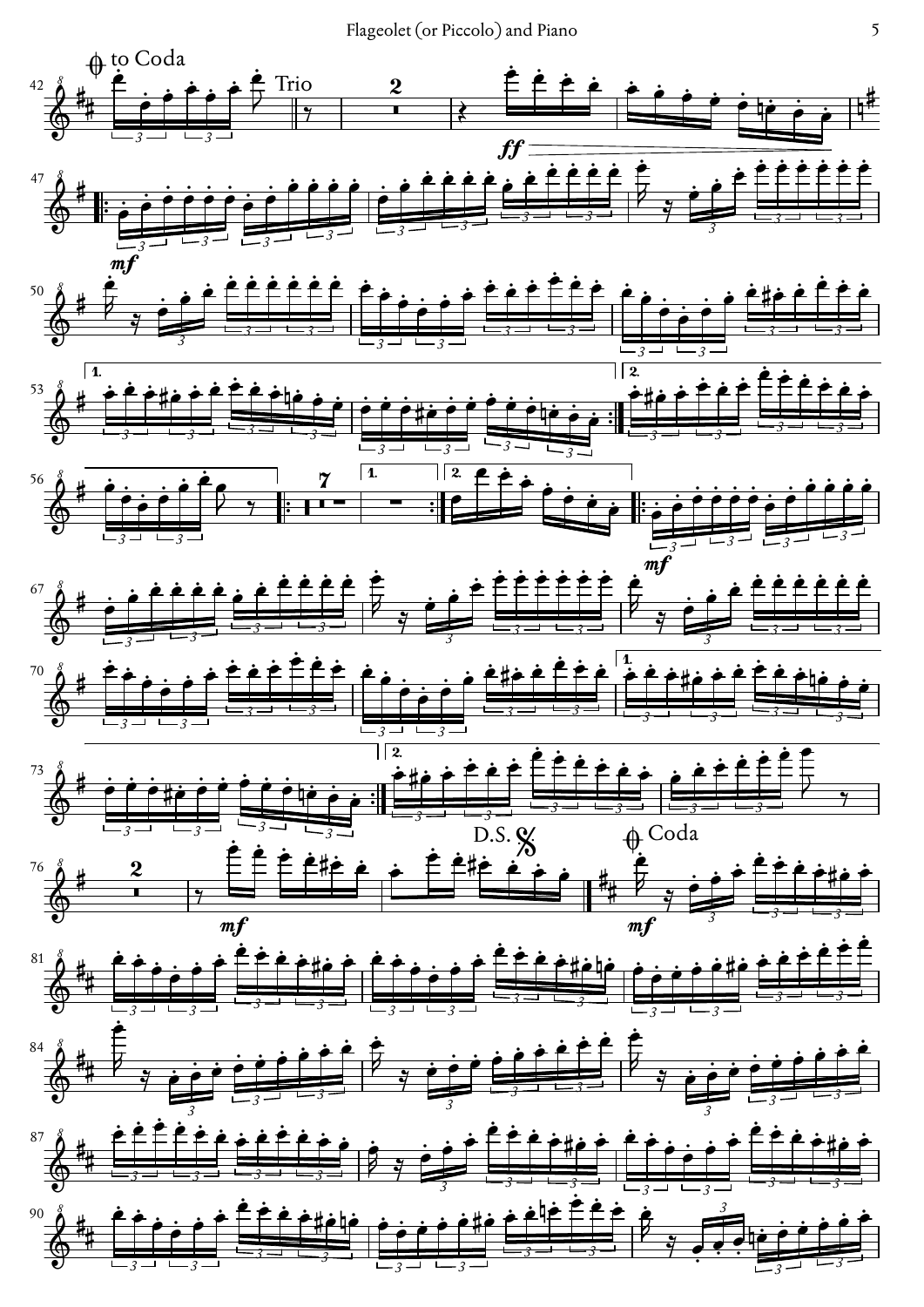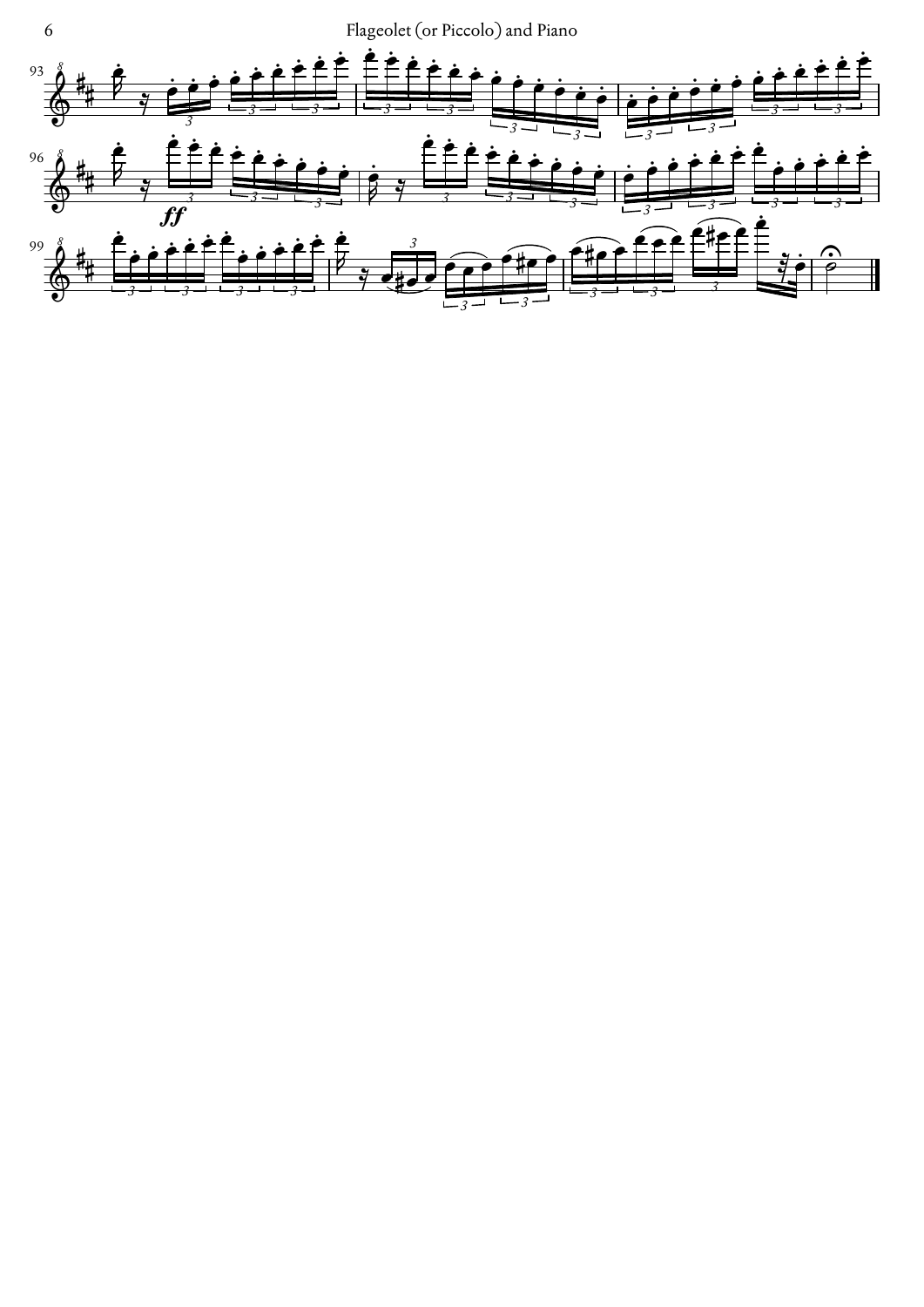**Polka Flageolet (or Piccolo) and Piano** Frédéric Bonnisseau c. 1870

 $\frac{1}{1}$ è è 1 Ľ  $\overline{\epsilon}$  $\overline{z}$ ġ ė  $\overline{\mathbf{y}}$  $\overline{\mathbf{y}}$  $\overline{z}$  $\vec{\epsilon}$ é  $\frac{1}{\sqrt{1-\frac{1}{\sqrt{1-\frac{1}{\sqrt{1-\frac{1}{\sqrt{1-\frac{1}{\sqrt{1-\frac{1}{\sqrt{1-\frac{1}{\sqrt{1-\frac{1}{\sqrt{1-\frac{1}{\sqrt{1-\frac{1}{\sqrt{1-\frac{1}{\sqrt{1-\frac{1}{\sqrt{1-\frac{1}{\sqrt{1-\frac{1}{\sqrt{1-\frac{1}{\sqrt{1-\frac{1}{\sqrt{1-\frac{1}{\sqrt{1-\frac{1}{\sqrt{1-\frac{1}{\sqrt{1-\frac{1}{\sqrt{1-\frac{1}{\sqrt{1-\frac{1}{\sqrt{1-\frac{1}{\sqrt{1-\frac{1}{\sqrt{1-\frac{1$  $e$   $\frac{4}{1}$ É é ł í.  $\overline{\check{\varepsilon}}$ è *3* L <u>.</u> *3 3 3 3 3* -*3 3 stacc.* ġ - $\overline{\bullet}$  $\overline{\mathbf{y}}$  $\overline{\mathbf{y}}$ - $\dot{\bar{\bm{\epsilon}}}$  $\overline{\bullet}$  $\overline{z}$  $\overline{\mathbf{r}}$  $\overline{\mathbf{r}}$ -Ė - $\overline{\mathcal{I}}$  $\overline{\mathcal{I}}$ ė ė -Ė ė -.<br>P - $\frac{1}{\sqrt{2}}$  $\frac{1}{2}$  $\frac{1}{\cdot}$  $\dot{\bar{\bm{e}}}$ ė -É 4 2<br>2<br>4 <u>خ</u> - $\pmb{\phi}$ *8*  $\sharp$ 1 4 2<br>2<br>4 p<br>S # S ff  $\Phi$  $\sharp$ 1 4 2<br>2  $\overline{\phantom{a}}$ 9:#2。 Flageolet (transp'd) Flageolet  $(in C)$ Pianoforte  $\sharp$ 1  $\dot{\bar{\bm{e}}}$ - $\pmb{\phi}$ *8* Introduction: *Tempo di Polka.*  $\vec{r}$ '<br>L 4 <u>ን</u><br>4  $\overline{\bullet}$  $\overline{\phantom{a}}$  $\frac{1}{4}$  $\overline{\bullet}$ É  $\overline{\phantom{a}}$  $\overline{\epsilon}$  $\frac{1}{4}$  $\overline{\phantom{a}}$  $\epsilon$  $\overline{\bullet}$ ė -ė - $\bullet$  $\overline{\phantom{a}}$  $\frac{1}{\cdot}$  $\vec{\epsilon}$ -.<br>P -





Published by Jacob Head, http://www.flageolets.com, London, 2008 & 2015.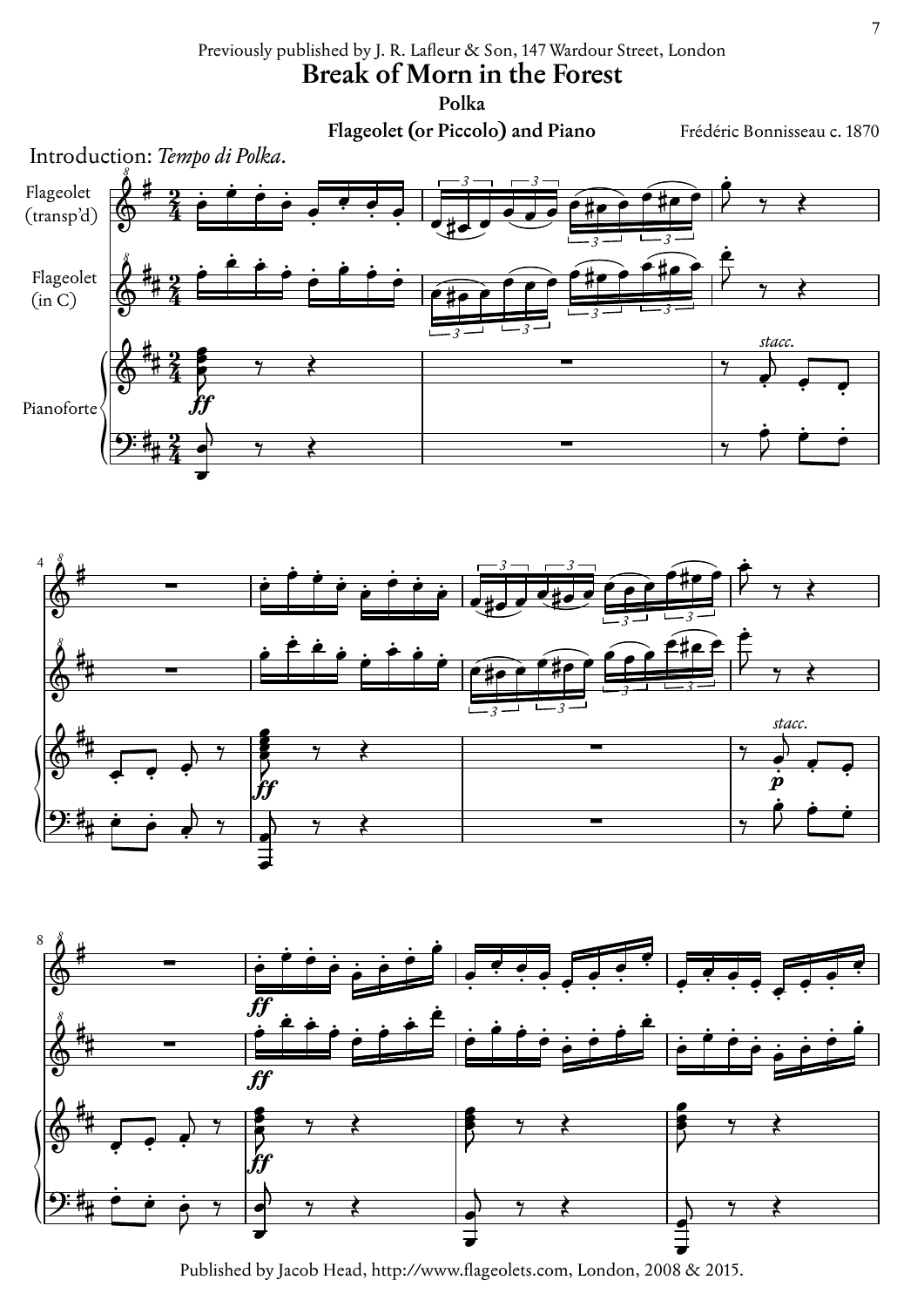





8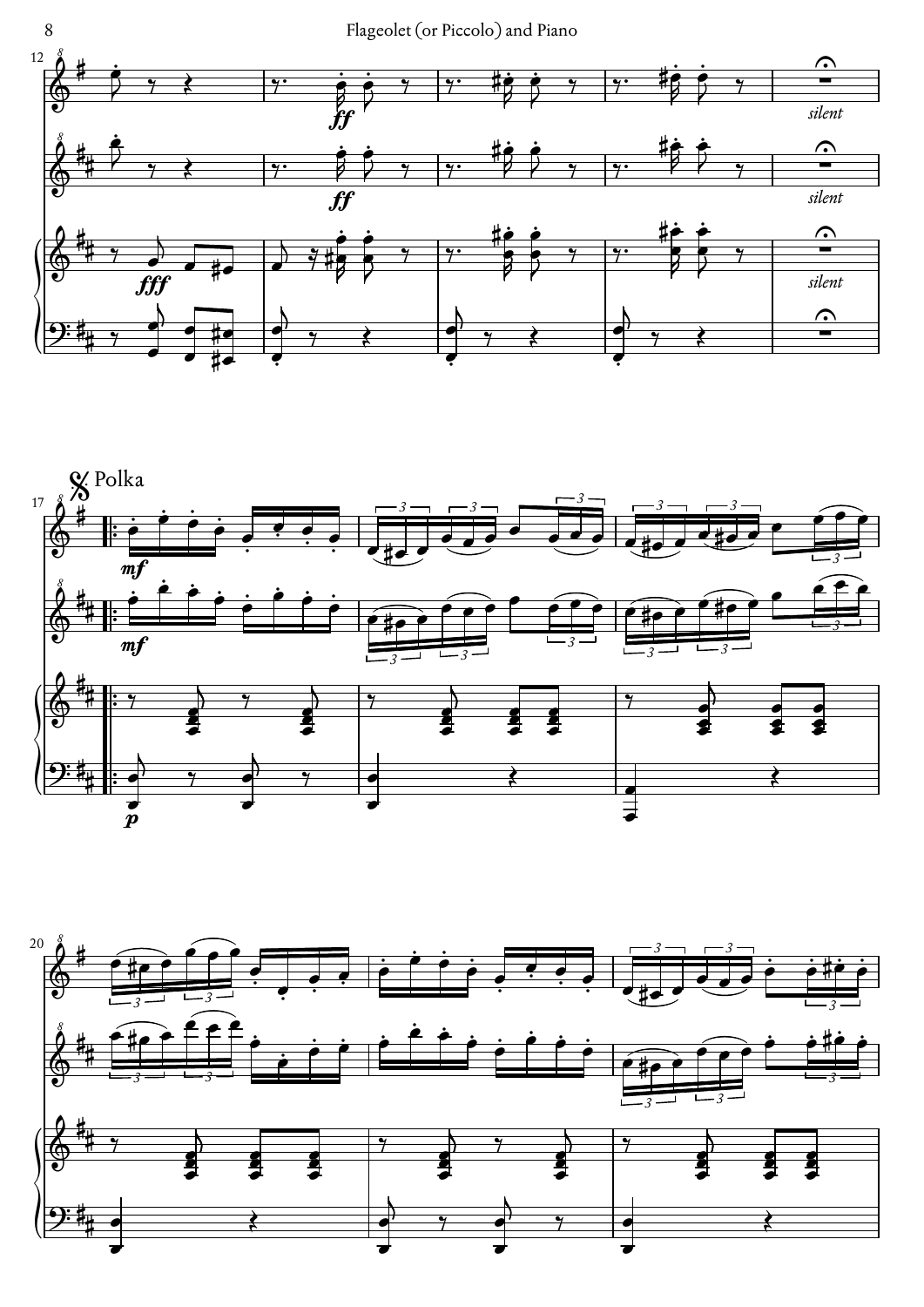Flageolet (or Piccolo) and Piano





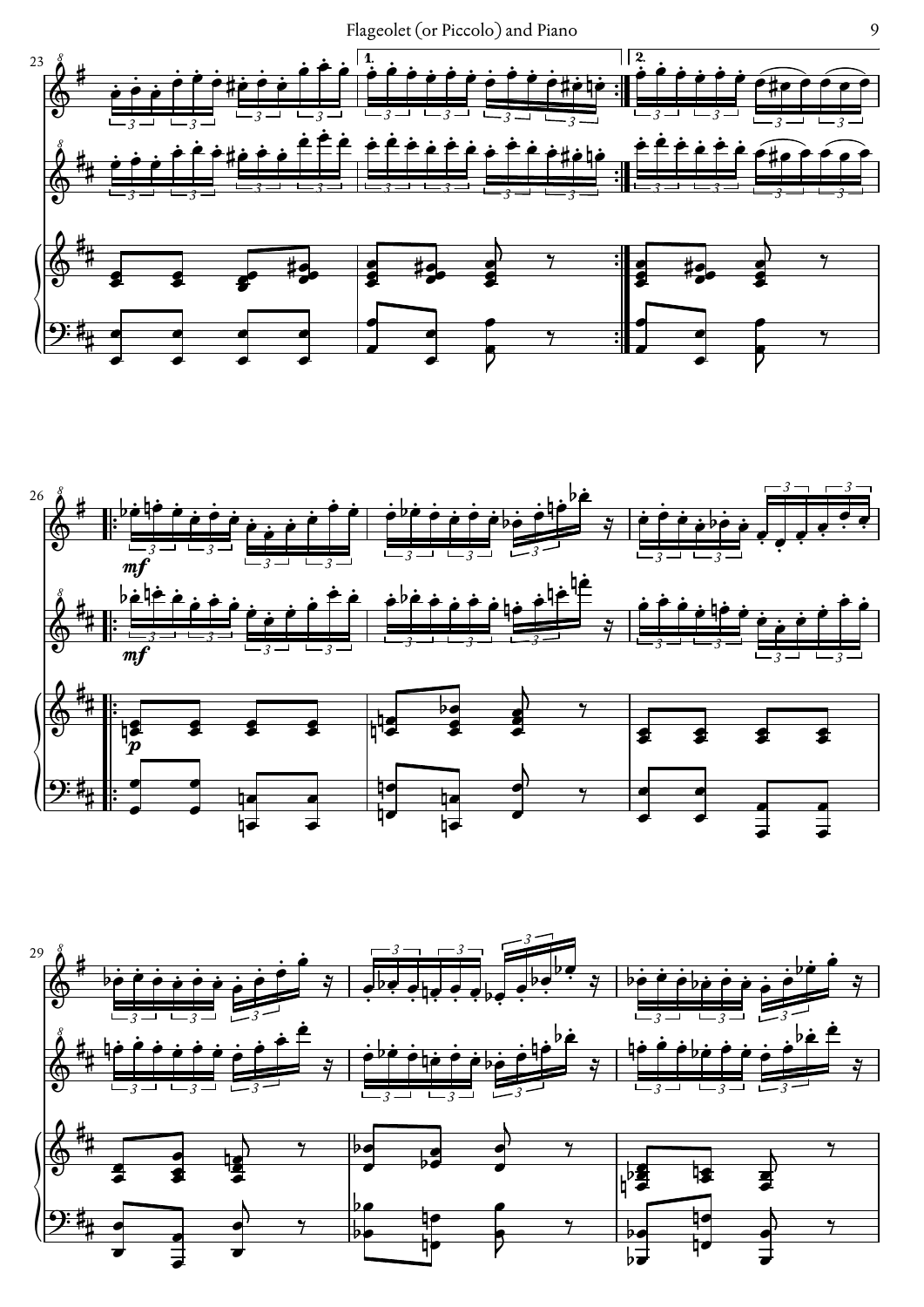



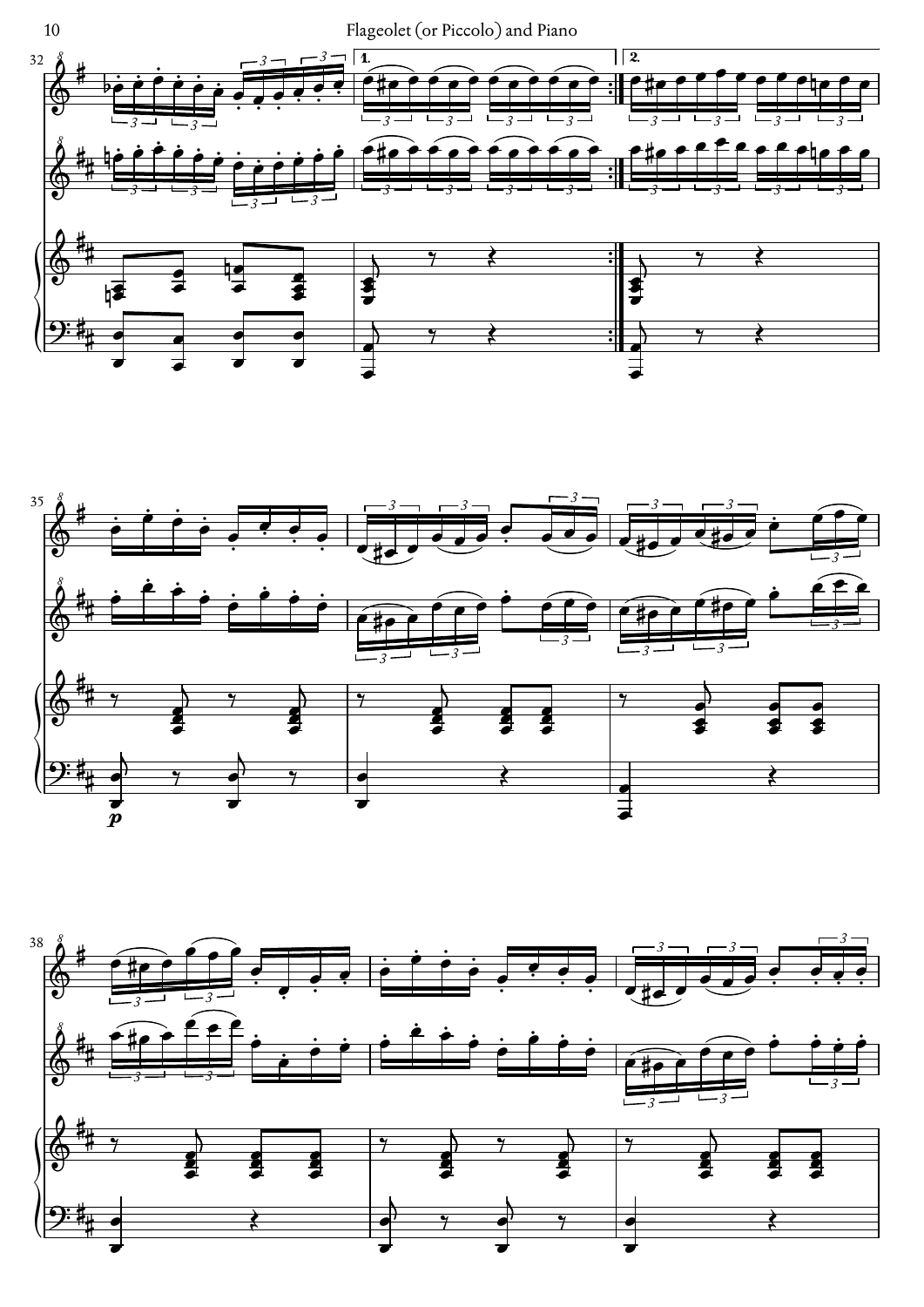Flageolet (or Piccolo) and Piano





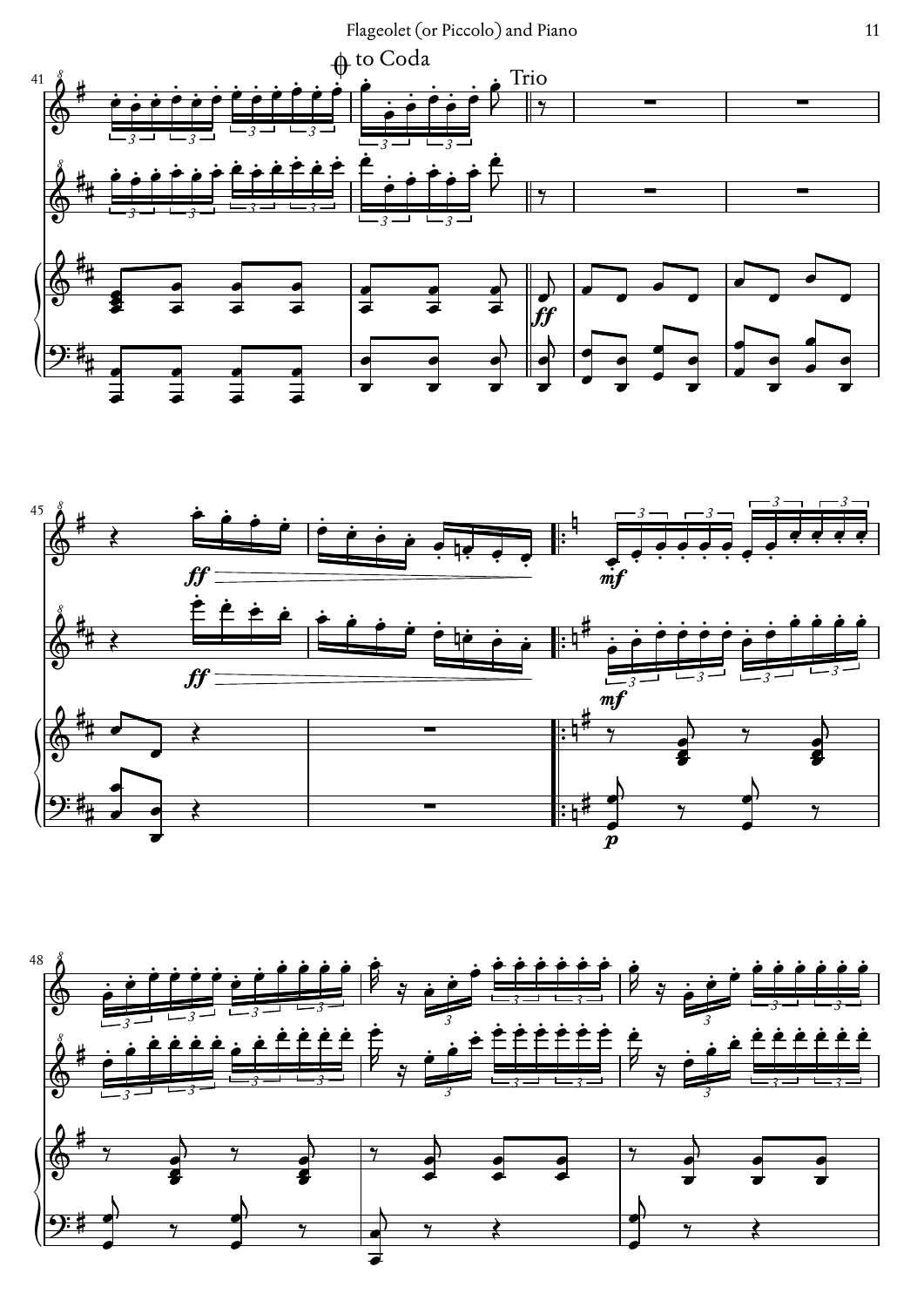





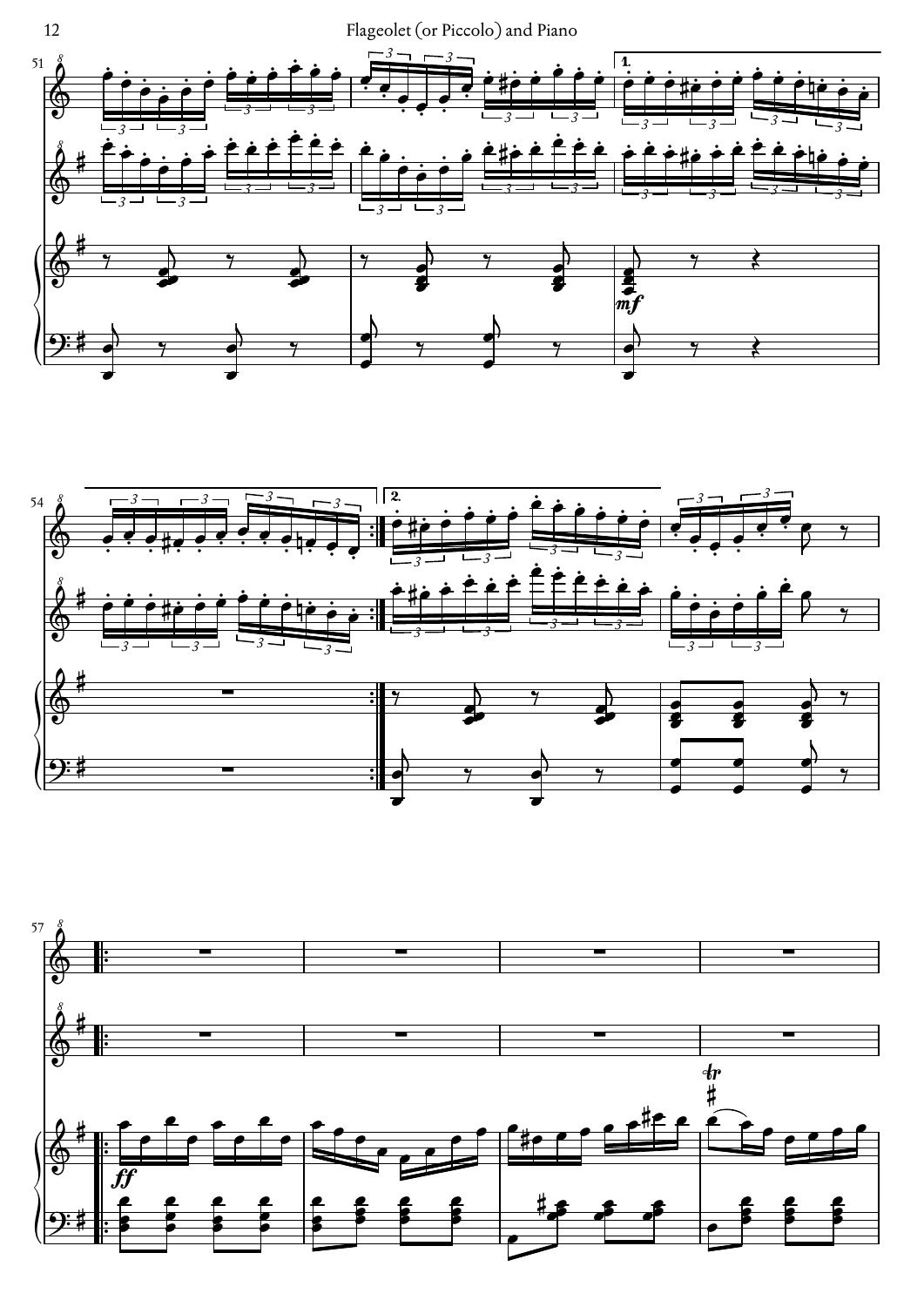





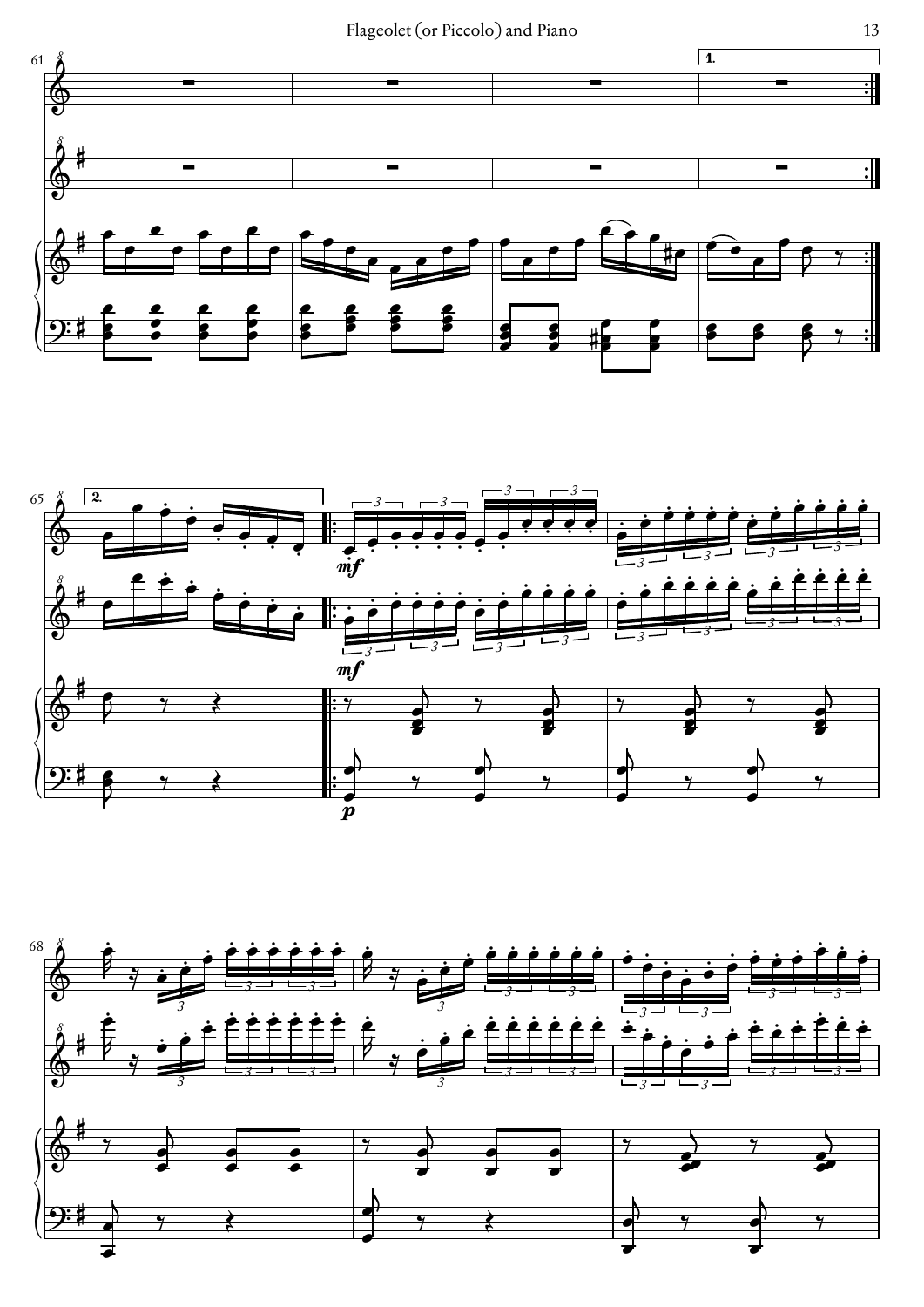



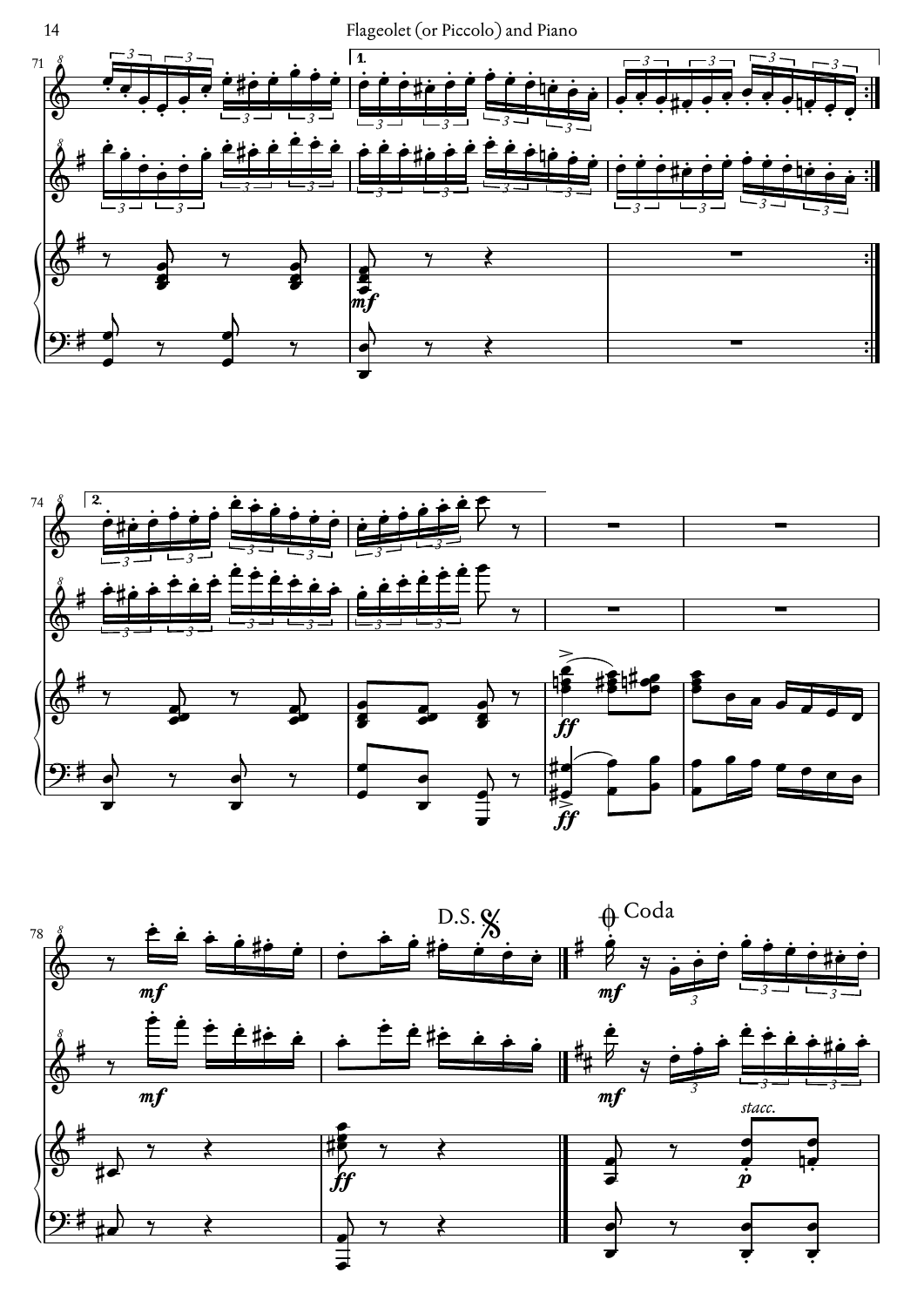Flageolet (or Piccolo) and Piano